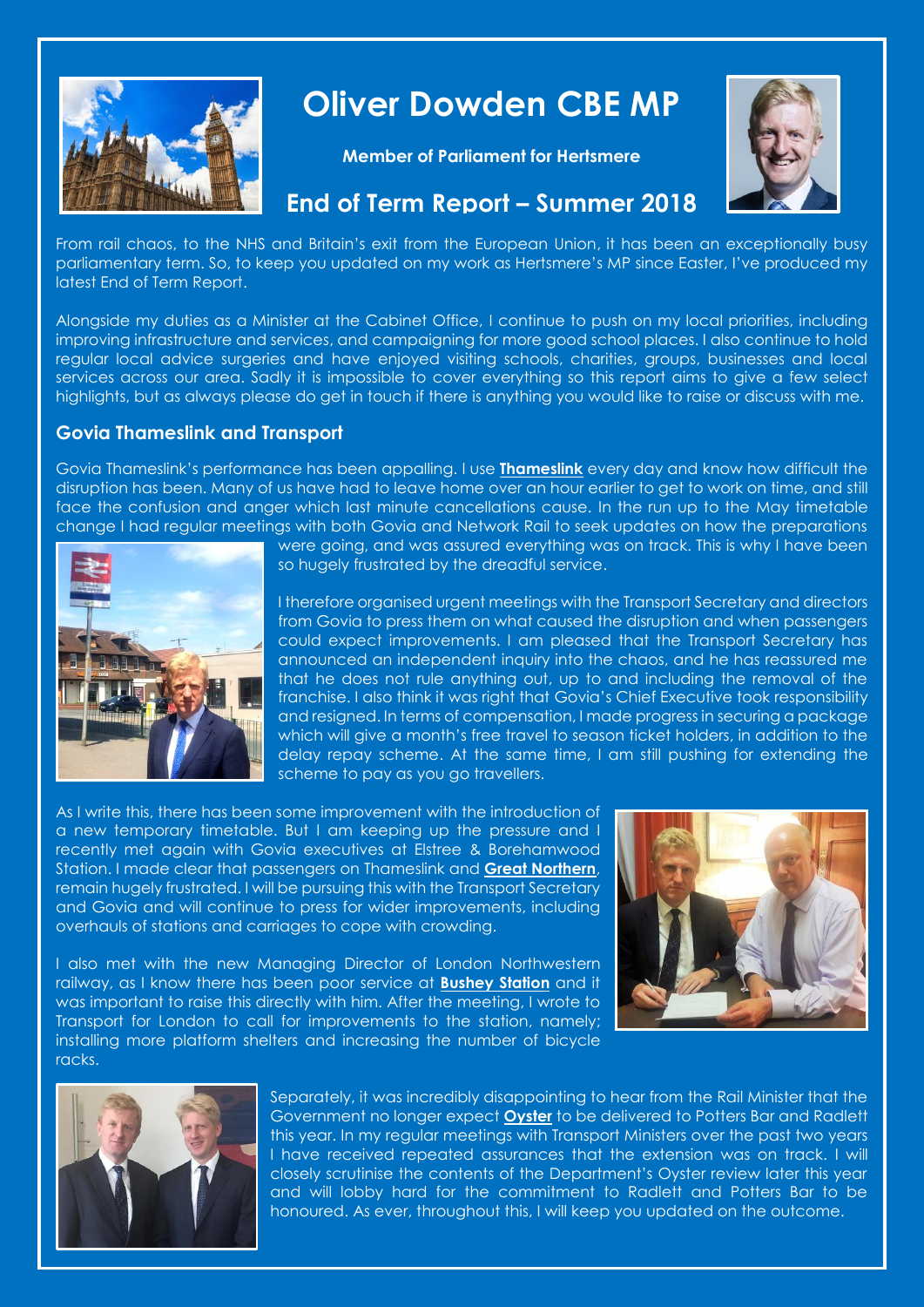#### **Infrastructure and Services**

As I always say, we need to provide new homes for our children and grandchildren, but not at the expense of what makes our area special. However, where there is appropriate new development, meeting the needs of a growing community is vital and remains of one of my key focuses.

**Healthcare** is a huge part of this and I was therefore very concerned that another service was being removed at Potters Bar Community Hospital. The Hospital is a vital asset to our area so I organised a meeting with Herts Valley Clinical Commissioning Group to secure a definitive commitment about its future. The CCG confirmed that the Hospital remains integral to their plans for the future of healthcare in Hertsmere and will stay in place. This is good news and is something I have been pushing for constantly over the last year.



I also urged them to improve **GP services** in Borehamwood and they confirmed that plans are in place for a new health hub that will increase capacity and provide brand new facilities. I will next be meeting with Hertsmere Borough Council and the CCG to discuss how they can work together as the Local Plan is updated.



The paramedics and staff of the Ambulance Service are some of the most dedicated in the NHS. I'm grateful for all their service and for taking the time to show me more about their work when I visited their station near Bushey. It was also great to speak at the annual meeting of the Red House GP surgery's patients' group in Radlett. As we deal with the challenges of an ageing population this was a great opportunity to speak with people and hear their views on general practice services in our area.

Turning to **roads**, potholes are something that frustrate and aggravate us all. That is why I called a meeting with Cllr Morris Bright, Deputy Head of Highways at Hertfordshire to discuss the maintenance of our roads. Cllr Bright assured me the Council know how serious the issue is and explained that the particularly bad weather this winter and spring have exacerbated the issue more than normal. I was pleased to hear the Council is taking action and I will be meeting with them again to discuss their progress.





**On crime**, I recently met with Hertfordshire's Chief Constable, Charlie Hall QPM and our local Chief Inspector, Steve O'Keeffe. I used these meetings to raise people's concerns over crime, particularly burglaries. I secured assurances that Herts Constabulary are doing everything they can to tackle this problem. Our police work tirelessly keeping us safe and if you have any issues you want to discuss with them, do not hesitate to get in touch. I also wrote to the Police & Crime Commissioner, David Lloyd, urging him to make sure that police funding is fairly distributed and that our towns and villages should not lose out to the county's larger urban areas.

My fight to resist the **Radlett rail freight terminal** also goes on. Most recently, I have written to the County Council with Anne Main MP and Bim Afolami MP, urging the County not to sell their land to the developers. This is crucial after the good news that St Albans Council are now considering the site for a new garden village. I do not want this green belt land developed, but if it must be, it is ludicrous there can be planning permission for a freight terminal but not homes.

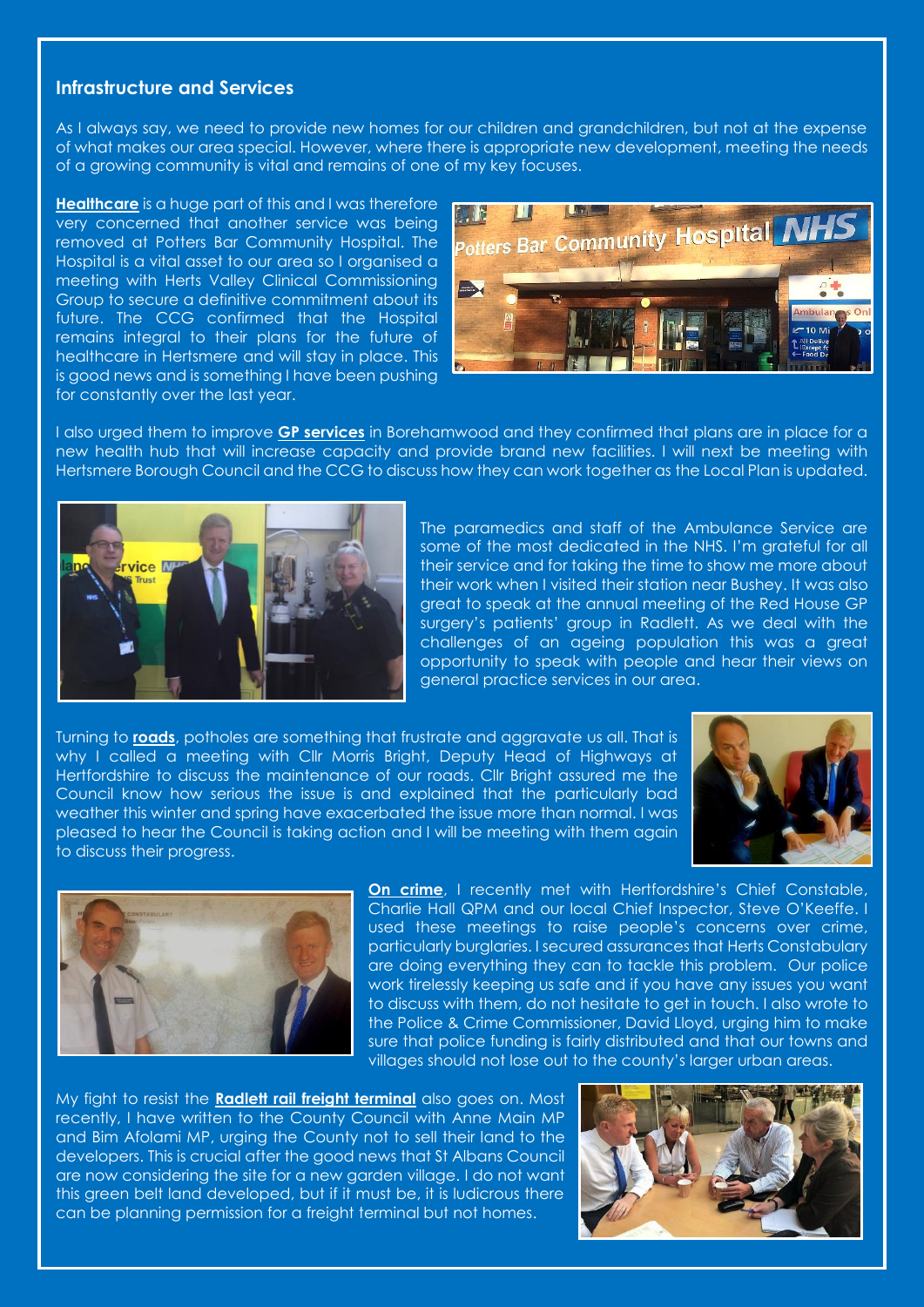#### **Education**

As we build more homes, it is important that we have more good **schools** to serve our growing community. I therefore arranged a meeting in Westminster with officials from Hertfordshire County Council and Hertsmere Borough Council to discuss their plans for the future of schools in Hertsmere. Current capacity is already under pressure and to deal with this, and any future growth, sites for schools need to be found as soon as possible in the Hertsmere Local Plan.





The division of local government responsibilities means that Hertfordshire County Council are in charge of assessing the need for new schools, while Hertsmere Borough Council must identify sites and the Department for Education approve and fund them. I secured assurances from Cllr Harvey Cohen, cabinet member for planning at Hertsmere Borough Council and Cllr Terry Douris, cabinet member for education at Hertfordshire County Council, that the process of finding new sites is well underway. This is a positive step, but there is much more to do and I will continue to campaign on this over the coming months.

I have also visited many of our schools over the past few months, including St Hilda's, Bournehall Primary, Aldenham Prep and Hertswood Academy, where I saw their new state of the art building which is currently under construction. It is always such a pleasure to meet with students to discuss their work, and to speak with teachers to hear their thoughts on the challenges they are facing.

#### **Westminster News**

In July, we celebrated **the NHS**'s 70<sup>th</sup> Birthday. The NHS has always been there for me and my family and it was a perfect opportunity to reflect and appreciate the vital role the service plays in our lives. It was also important to support this year's Mental Health Awareness Week, an issue that is rightly receiving much greater attention.





This year also marks the 100th anniversary of **women's suffrage** and I was proud to support the events marking the milestone. Particular highlights were the unveiling of the statue of Millicent Fawcett in Parliament Square and having my very own Suffraduck!

**On Europe**, as I've said all along the people of Hertsmere, like the rest of the country, voted narrowly but clearly to leave and it is my job as your Member of Parliament to deliver this. We've made significant progress this term. Parliament has voted through the EU Withdrawal Bill which transfers EU law into UK law ensuring we have legal certainty as we leave and provides the basis for future changes. We're also making progress with the Trade Bill and other key legislation.

On the negotiations themselves, the Prime Minister has put forward fresh proposals in the so called Chequers Agreement. I know that many constituents have expressed an interest in these.

It's important to say that these remain proposals and any final deal will remain subject to approval by Parliament. The proposals mean we will be leaving the Single Market, the Customs Union, the Common Agricultural Policy and the Common Fisheries Policy. Additionally, the proposals will also see an end to the vast annual contributions we currently make to the EU.

I know though that some constituents have concerns over a common rule book on industrial and agricultural goods. This is a complex area and if you would like full details on my position in relation to this, please contact my office and I will send you more a comprehensive briefing.